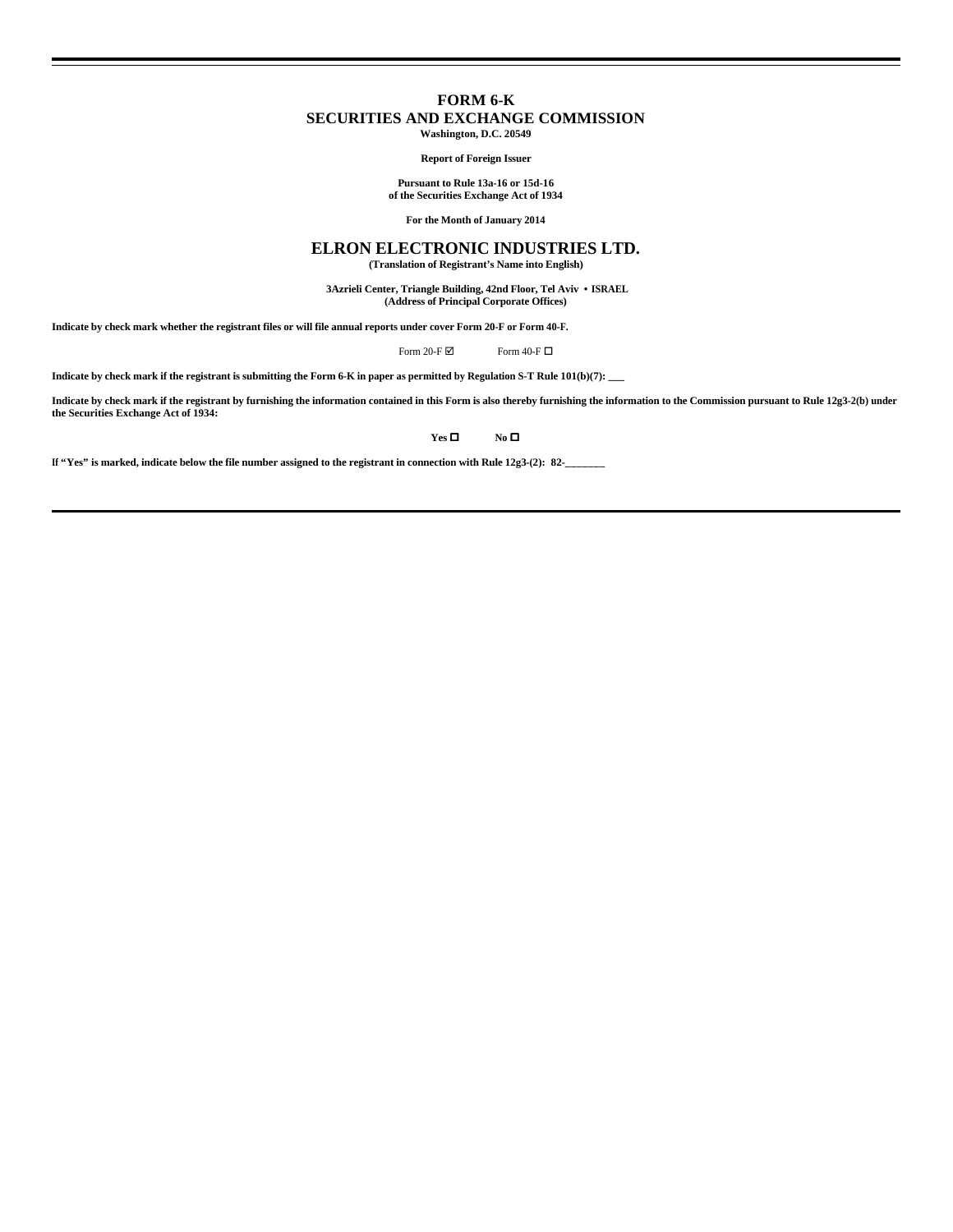On January 12, 2014, the Registrant filed an immediate report with the Israeli Securities Authority pursuant to which it reported the results of the Special General Meeting of the Shareholders of the Company convened on January 12, 2014, as follows:

1. To approve that the provisions of the Compensation Policy attached as Annex A to the Proxy be applied to the presiding CEO, in relation to variable compensation .

. The shareholders resolved to vote for the proposal.

The amount of shares voted: 23,843,913 The amount of shares voted for: 21,979,767

The amount of shares/securities voted which were not classified as shares held by persons who have a personal interest / as shares held by a controlling shareholder or interested party in the approval except a personal interest which is not a result of connections with the controlling shareholder : 8,799,508 of which 6,941,515 voted for approval of the transaction and of which 1,851,613 voted against approval of the transaction.

The percentage of votes which were for approval of the transaction, out of the total number of voters not deemed to have a personal interest / as held by a controlling shareholder or an interested party in the approval except a personal interest which is not a result of connections with the controlling shareholder *:78.88%*

The percentage of voters who voted against, out of the total voting rights in the Company: *6.23%*

In addition , the following two resolutions were also approved by the shareholders:

- 1. To approve the Compensation Policy for officers of the Company, in the form attached hereto as Annex A to the Proxy.
- 2. To approve that the provisions of the Compensation Policy attached as Annex A to the Proxy be applied to the presiding Chairman of the Board.

2